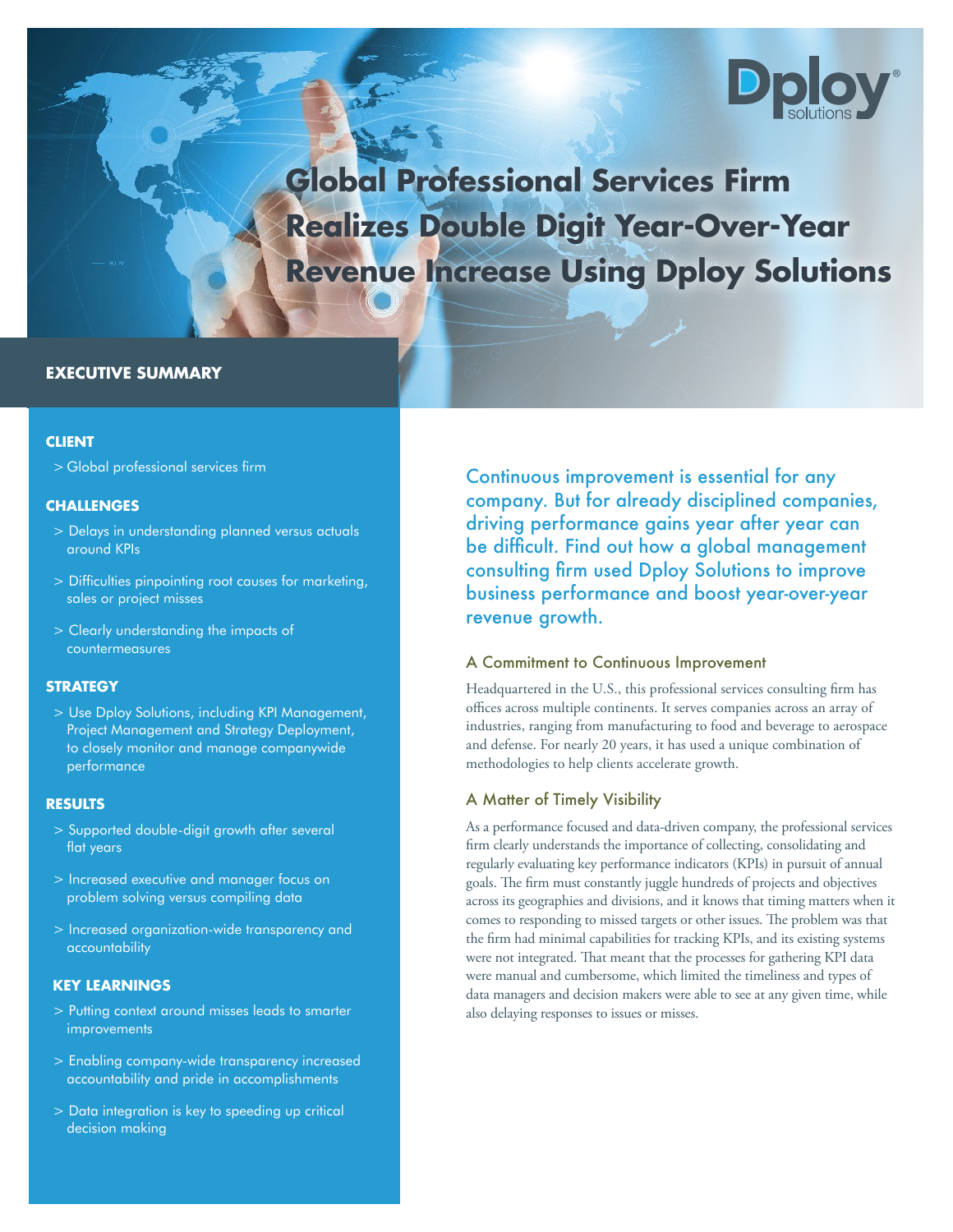## Upgrading to More Robust Capabilities and Data **Integration**

According to the VP of Technology for the firm, the leadership team recognized that eliminating manual data entry processes could buy managers and other decision makers valuable time for identifying and troubleshooting misses or other issues. The ability to easily integrate data from across systems, combined with other new capabilities, made Dploy Solutions a perfect fit. The firm implemented the Dploy Solutions KPI Management module in mid 2017, and integrated data from across business-critical systems, including its Salesforce CRM system, its Microsoft Dynamics financial reporting system and its internal scheduling and knowledge repository tool.

*"With KPI Management, we have a much better window into what's driving our performance. Moreover, we not only can identity issues faster, but we can get to the reasons and corrective actions for the misses faster."*

> **Director of Business Development**

The Director of Business Development said that KPI Management has been an invaluable addition because it not only helps the management and executive teams quickly view and understand target versus actual numbers, but it also gives them the ability to drill down into root causes for misses. "With KPI Management, we have a much better window into what's driving our performance. Moreover, we not only can identity issues faster, but we can assign reason for the misses," he explained. "We can also tie action items and root cause countermeasures to specific reasons which allows us to measure the impact of our actions over time." He continued saying that compared to the firm's previous approach, which was essentially based on variance reporting, the new system is much more accurate, actionable and effective, citing the firm's tracking of lead flow as an example.

"In our firm, we closely track lead flow as well as opportunities both from a number and a dollar's perspective against our targets. KPI Management enables us to closely examine the reasons for misses. For example, in late 2017 and early 2018, we noticed that the number of year-over-year opportunities were declining while the dollar amount of the opportunities was holding steady," said the Director of Business Development . "That meant the value of new opportunities was up significantly, but we were still concerned about the declining numbers so we decided to go back and start examining things more deeply."

In this case, the firm integrated lead data from Salesforce and aligned it with KPIs in Dploy. This enabled the marketing and sales teams to look at misses and put context around the reason for each miss. "We asked questions like how many marketing qualified leads are we getting? How many of those are we converting to sales qualified leads? And how many of those sales qualified leads are actually turning into something fruitful?... KPI Management and the countermeasure problem solving capabilities in Dploy enabled us to explore these questions more easily to figure out where we needed to make adjustments in our marketing and sales processes," he added.

He said the data integration capabilities in Dploy Solutions are especially important to the firm becoming a more flexible and responsive business overall. The key has been deploying the solution to every member of the executive and management teams across all of the firm's business units and geographies.

*"With data integration, we are now much more focused on the leading indicators of the business. We can report on KPIs on a weekly basis and really get down into granular details about what's happening."*

> **Vice President of Technology**

Beyond KPI Management, the firm also uses the Dploy Solutions Strategy Deployment and Project Management modules. The firm manages all of its strategic initiatives using Strategy Deployment: "We have been using the Strategy Deployment module for over 15 years now. We review how well we're executing against strategic initiatives on a monthly basis using Strategy Deployment. The same goes for projects. When we have key projects in the business, obviously we want to understand who's going to be doing what and the project management capability and alignment module helps us do that."

Moving forward, the firm also plans to use Project Management and KPI Management capabilities for managing consulting engagements with clients. According to the Director of Business Development , this will enable the firm to ensure that project plans are solid and being measured with the right metrics at the right frequency. "Dploy includes everything we need to manage client engagements," he said. "It will enable us to understand how we're doing from a task perspective and more easily determine whether or not we are getting done what needs to be done by more accurately measuring how much we are moving the needle for our clients."